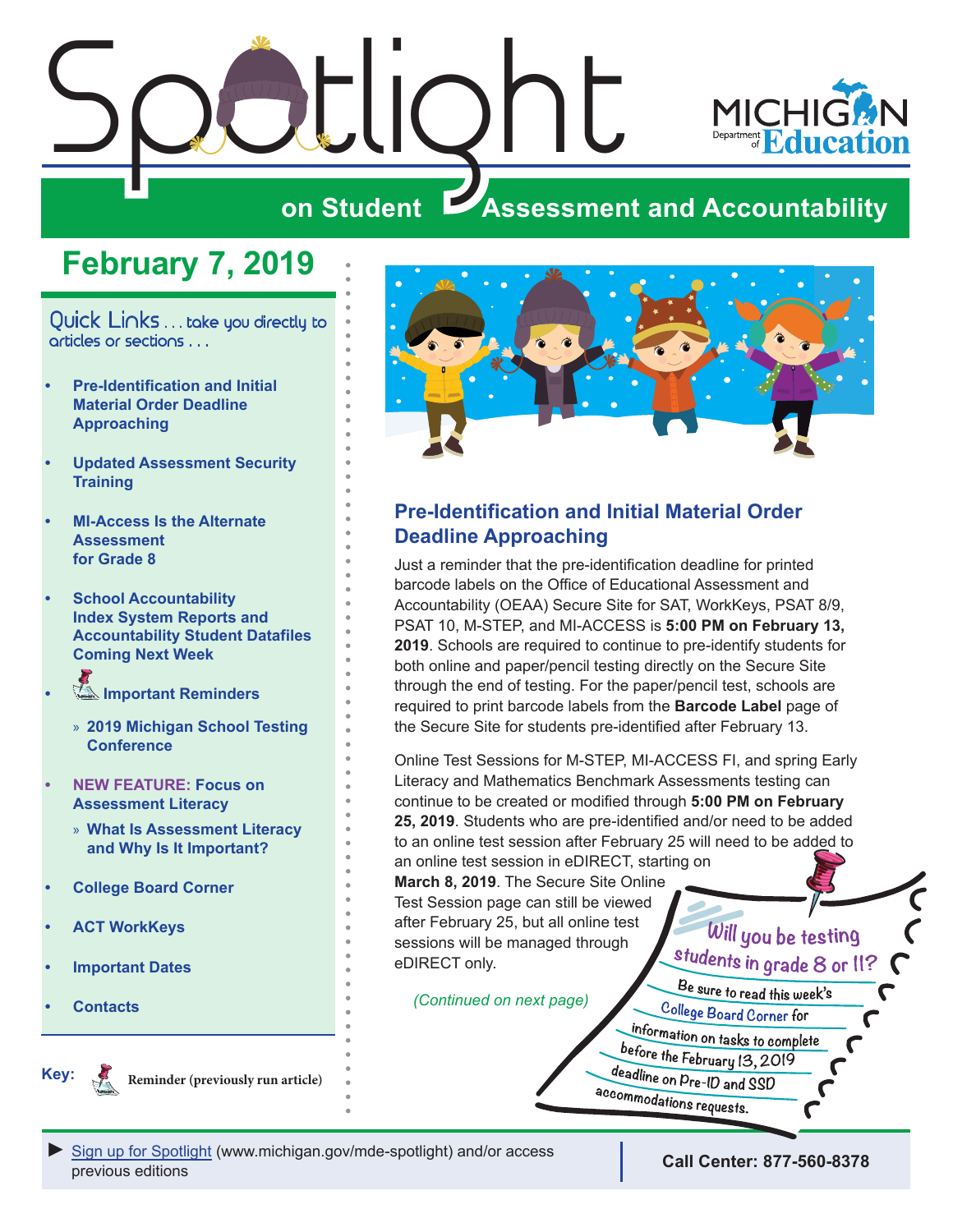<span id="page-1-0"></span>Initial Material Orders for paper/pencil assessments will close at **5:00 PM on February 13, 2019**. Schools testing M-STEP and MI-ACCESS FI online will automatically receive materials needed for online testing and they will NOT display on the Initial Material Order page. For schools that have students testing with paper/pencil, standard test materials will be populated based on the pre-identification of students. It is important that the schools view each initial material order and do the following:

- verify that the amount of materials being ordered is accurate
- order accommodated materials as needed for WorkKeys, M-STEP, and MI-Access FI
- enter the number of test administrators who will be administering MI-ACCESS Participation and MI-ACCESS Supported Independence
- select an alternate delivery date for M-STEP and MI-ACCESS if needed

Schools testing online and paper/pencil should verify the shipping address for materials. If the shipping address is incorrect, the address for the test coordinator for that assessment must be updated in the Educational Entity Master (EEM) by **5:00 PM on February 13, 2019**. It is important to note that we use the address of the assessment coordinator at the district or school level (depending on the shipping destination selected) identified in the EEM (i.e., M-STEP Coordinator, MI-Access Coordinator, etc.).

See the [December 13, 2018 Spotlight](https://www.michigan.gov/documents/mde/Spotlight_12-13-18_640839_7.pdf) (www.michigan.gov/ mde-spotlight) for full details about the pre-identification and initial material orders for Spring 2019. Instructions for pre-identification of students, online test sessions, barcode label printing, and initial material orders can all be found on the [Secure Site Training web page](http://www.michigan.gov/securesitetraining) (www.michigan.gov/ securesitetraining).

### **Updated Assessment Security Training**

The Michigan Department of Education is pleased to announce the release of the updated **Assessment Security Training**, available now through [MVU's Professional](https://plp.mivu.org/)  [Learning Portal](https://plp.mivu.org/) (https://plp.mivu.org/). This four-module training series can be used to train district and building staff on the importance of test security. By participating in this training staff will:

- review the importance of test security during all phases of test administration
- know how to properly prepare for test administration
- understand what to do if something doesn't go as planned

Each module is designed to be completed in 10-15 minutes. Learners who complete all four modules and demonstrate their knowledge on a short comprehensive test will be able to print a Certificate of Completion at the end of the training.

This course is available free of charge through Michigan Virtual's Professional Learning Portal.

[Register for the Assessment Security Training](http://bit.ly/MDEAssessmentSecurity) (http://bit.ly/MDEAssessmentSecurity)

#### **MI-Access Is the Alternate Assessment for Grade 8**

Beginning Spring 2019, the Michigan Department of Education (MDE) is administering the PSAT 8/9 for students in grade 8. This replaces the M-STEP English language arts (ELA) and mathematics assessments.

It is important to note that the MI-Access assessment, Michigan's alternate assessment, is not part of the M-STEP. The MI-Access ELA and mathematics assessments will continue to be administered in grade 8 for those students whose Individualized Education Program (IEP) determines that MI-Access is the most appropriate state-level assessment.

#### *(Continued on next page)*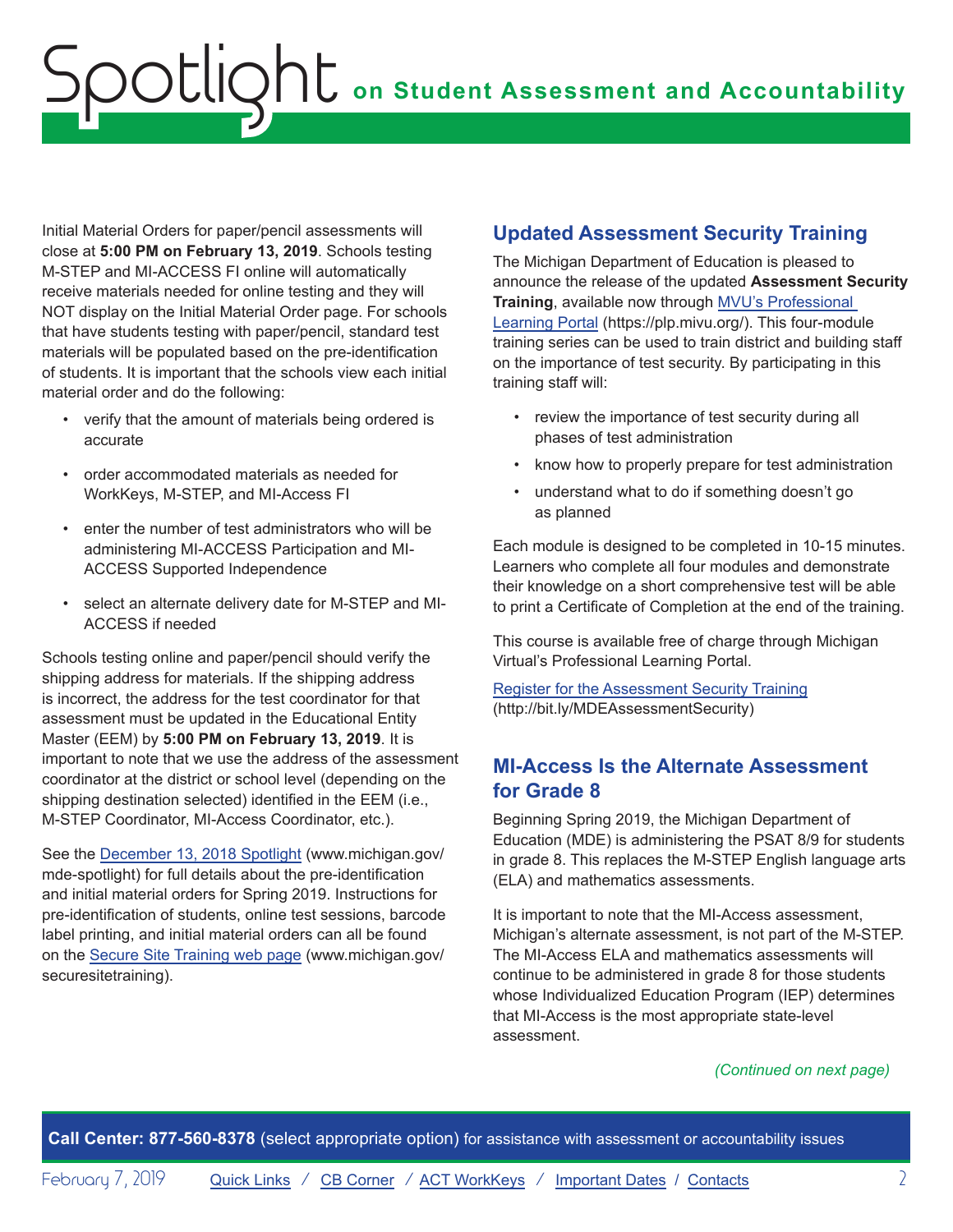<span id="page-2-0"></span>Information and training opportunities regarding who should take the alternate assessment can be found on the [MI-Access web page](http://www.michigan.gov/mi-access) (www.michigan.gov/mi-access) .

#### **School Accountability Index System Reports and Accountability Student Datafiles Coming Next Week**

Beginning next week, the Michigan Department of Education (MDE) will be making Michigan School Index System reports and accountability student datafiles for the 2017- 18 school year results available to authorized users of [MI](http://www.mischooldata.org)  [School Data](http://www.mischooldata.org) (www.mischooldata.org). The OEAA Secure Site will continue to house historical accountability data files; however, new accountability reports and data files will

only be available on MI School Data. Authorized MI School Data users will be able to preview accountability results until late February, when the results will be made public. Accountability data and results will be embargoed until the results are public in March.

Accountability user accounts on MI School Data are only necessary if you plan to download student-level data files or create and submit accountability issues or concerns regarding the accuracy of your school/student data. Existing MI School Data users will already have access to view their School Index reports on MI School Data and do not need to do anything further. Review the table below to determine if you will need additional access or to have a new MI School Data account created.

| If your current status is                                                                                                                                                   | The action you should take is                                                                                                 |
|-----------------------------------------------------------------------------------------------------------------------------------------------------------------------------|-------------------------------------------------------------------------------------------------------------------------------|
| I HAVE an existing user account on MI School Data and will<br>NOT NEED access to student-level accountability data files<br>or the ability to submit accountability issues. | No further action is needed.                                                                                                  |
| I HAVE an existing user account on MI School Data and DO<br>NEED access to student-level accountability data files or<br>the ability to submit accountability issues.       | Contact your ISD Accountability Administrator to have the<br>accountability permissions added to your existing account.       |
| I DO NOT HAVE a user account on MI School Data and will<br>NOT NEED access to student-level accountability data files<br>or the ability to submit accountability issues.    | Contact your ISD Technical Contact to have a MI School<br>Data Account created.                                               |
| I DO NOT HAVE a user account on MI School Data and DO<br>NEED access to student-level accountability data files or<br>the ability to submit accountability issues.          | Contact your ISD Accountability Administrator to have a<br>MI School Data Account created.                                    |
| Please note: OEAA Secure Site user accounts do not work<br>for accessing MI School Data.The MDE will provide more                                                           | posted as they become available on the Accountability web<br>page (www.mi.gov/mde-accountability): follow the <b>Michigan</b> |

for accessing MI School Data.The MDE will provide more information regarding MI School Data accounts and access later this week.

Informational guides and other helpful resources for upcoming 2017-18 school year accountability results will be

[page](http://www.mi.gov/mde-accountability) (www.mi.gov/mde-accountability); follow the **Michigan School Index System Resources for Schools** link.

The MDE will announce the opening of the preview window for the 2017-18 School Index accountability reports and data early next week.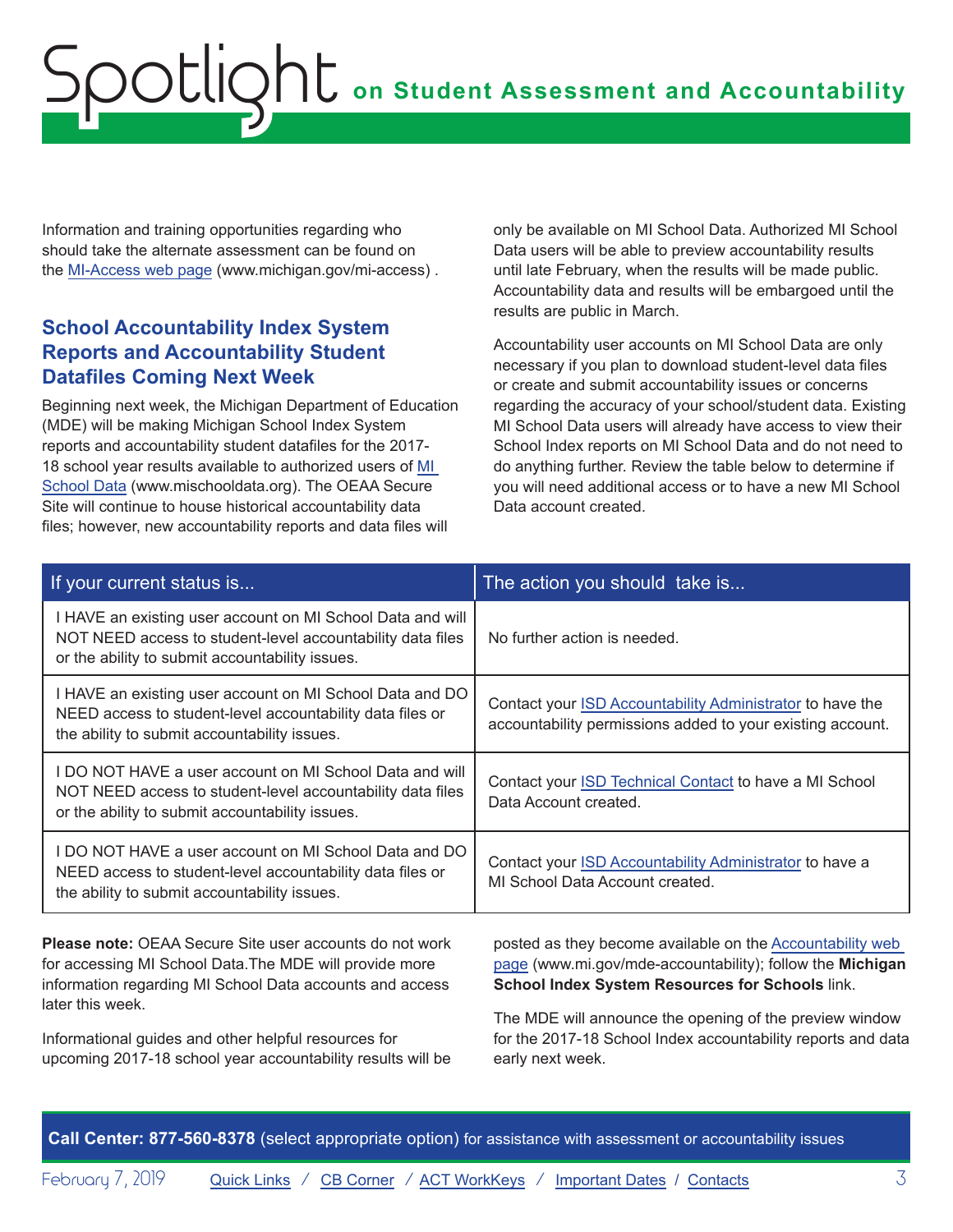## <span id="page-3-0"></span>Reminders **Important Reminders**

### **2019 Michigan School Testing Conference**

#### **Coming Next Week . . .**

The 2019 Michigan School Testing Conference (MSTC) will be held **February 12-14, 2019** at the Sheraton Ann Arbor Hotel in Ann Arbor, MI. The mission of MSTC is to provide educators with professional learning opportunities about assessment, as well as information on national, state, and local assessment programs and trends. The conference is unique in its match to the needs of Michigan educators, featuring examples of outstanding practices from local educators, as well as state- and nationally-renowned experts in the field.

Conference workshops are offered on Tuesday, **February 12, 2019** from **8:30 – 11:45 AM** and **12:45 – 4:00 PM**, with registration beginning at 7:30 AM. A continental breakfast and light lunch will be offered to all conference workshop attendees.

The regular conference takes place on **Wednesday, February 13, 2019** and continues through **Thursday, February 14, 2019**. Keynote presenters include Nell Duke (University of Michigan), Andy Middlestead (MDE), Guadalupe Valdes (Stanford), and Dean Elizabeth Moje (University of Michigan). Registration includes continental breakfast and lunch on both days.

For conference program information and registration, go to the [MSTC online registration site](http://gomasa.org/events/mstc2019/1549958400/1550160900/) (http://gomasa.org/events/ mstc2019/1549958400/1550160900/).

Click on the icon below to access the New **Assessment Coordinator Training Guide** or go to any assessment web page and look for the icon.

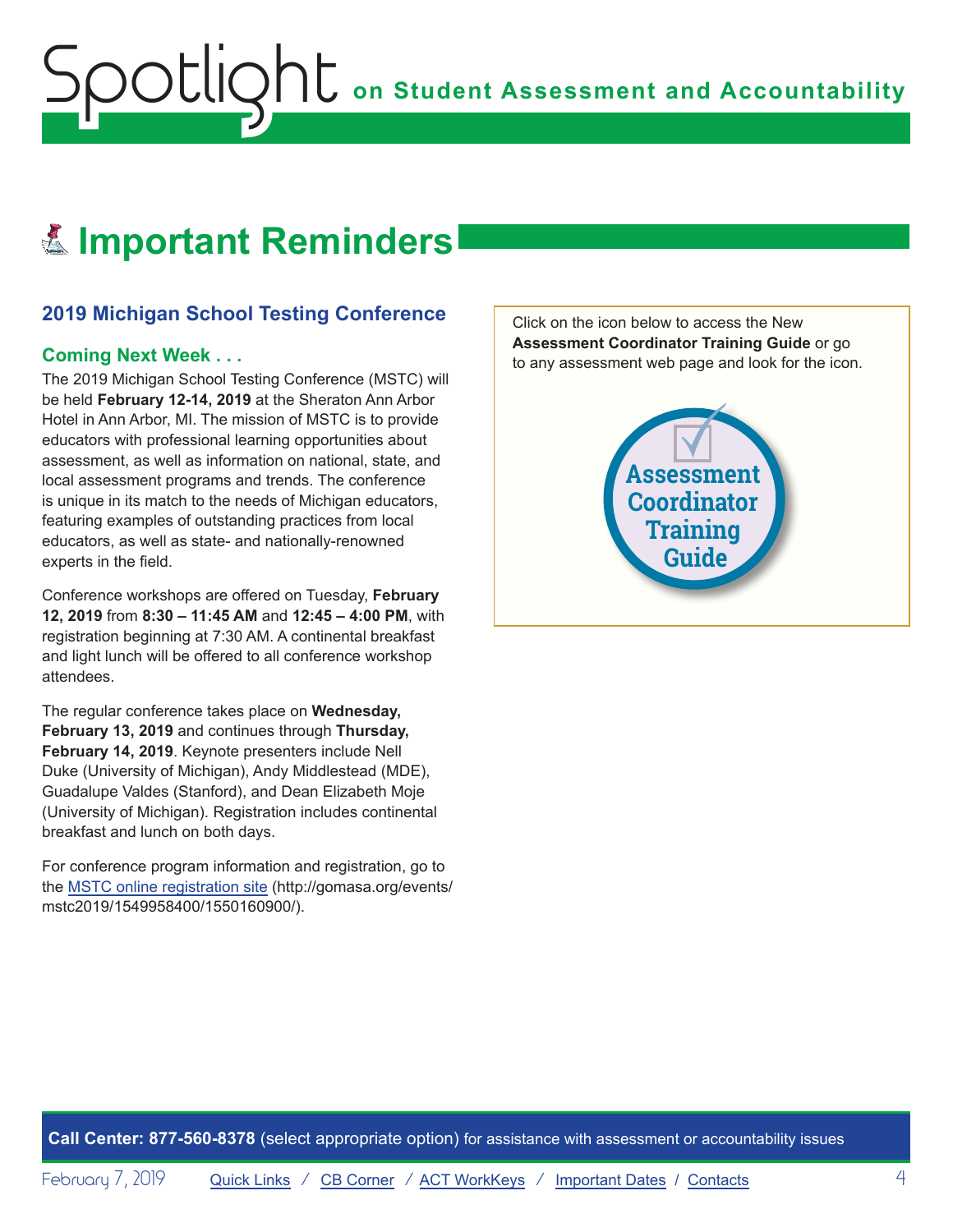#### <span id="page-4-0"></span>**What Is Assessment Literacy and Why Is It Important?**

Summative Student assessment has become increasingly important in education. Yet, despite the link between instruction and assessment—and the proliferation of large-scale and classroom assessment programs—most of those effected by student assessment may not understand all they need to know about assessment.

An "assessment literate" individual has skills, knowledge, and dispositions necessary to:

- use the right measures and methods matched to a clear assessment purpose
- make appropriate decisions from the accurate information elicited
- foster better educated students—students who become self-regulating, lifelong learners

All education stakeholders—students, families, teachers, school administrators, and local and state policymakers—would benefit from learning more about:

- assessment tools and strategies used, and their purposes
- the types of assessment that can best match objectives
- the strengths and shortcomings of the various types of measures

They also need to be prepared to use the assessment results to benefit students, to improve their learning and their achievement.

Michigan has a set of "Assessment Literacy Standards" for various individuals who are affected by student assessments. These standards were developed by the Michigan Assessment Consortium (MAC) and endorsed by the State Board of Education in 2016. They serve as the foundation for understanding what assessment literacy means and the role and purpose of comprehensive, balanced, quality assessment systems.

**Call Center:** Select a considerable and the source and proportions (excess approximate a select appropriate option) for a consider information of the accountability in the select approximate the sole and the sole and the Assessment literacy is essential in this era where important decisions are being made about students, educators, and educational systems based on the data collected from students. Understanding the appropriate roles that student assessment can play to determine levels of student achievement, as well as to guide improved learning, is critical. Understanding what various assessment methods can and cannot accomplish is important to ensure that assessment information is used in the most positive and accurate manner possible.

#### **Resources**

#### [What do we mean by Assessment Literacy?](https://www.michiganassessmentconsortium.org/wp-content/uploads/4-Dec16-2016_Dec_ALN-LEARNING_POINT_LITERACY-2-1.pdf) Assessment Learning Network (ALN) Learning Point, Michigan Assessment Consortium, 2016

[What constitutes a high-quality, comprehensive,](https://www.michiganassessmentconsortium.org/wp-content/uploads/3-Dec16-2016_Dec_ALN-LEARNING_POINT_BALANCED-2.pdf)  [balanced assessment system?](https://www.michiganassessmentconsortium.org/wp-content/uploads/3-Dec16-2016_Dec_ALN-LEARNING_POINT_BALANCED-2.pdf) ALN Learning Point, Michigan Assessment Consortium, 2016

[Michigan's Assessment Literacy Standards](https://www.michiganassessmentconsortium.org/assessment-literacy-standards/)

#### **Put Into Practice**

- 1. Read through Michigan's Assessment Literacy Standards and assess where you might need to fill gaps in your current understanding of assessment.
- 2. Consider making assessment literacy a goal when planning staff professional learning. Incorporate learning opportunities and resources provided by the the MDE, MAC, or other assessment organizations.
- 3. View and share this [short video](https://www.youtube.com/watch?v=p1D1uwzBseU) by Interim State Superintendent, Sheila Alles, describing how the MDE prioritizes the use of a comprehensive and balanced student assessment system **in support of the whole child**.

Interim

**Formative**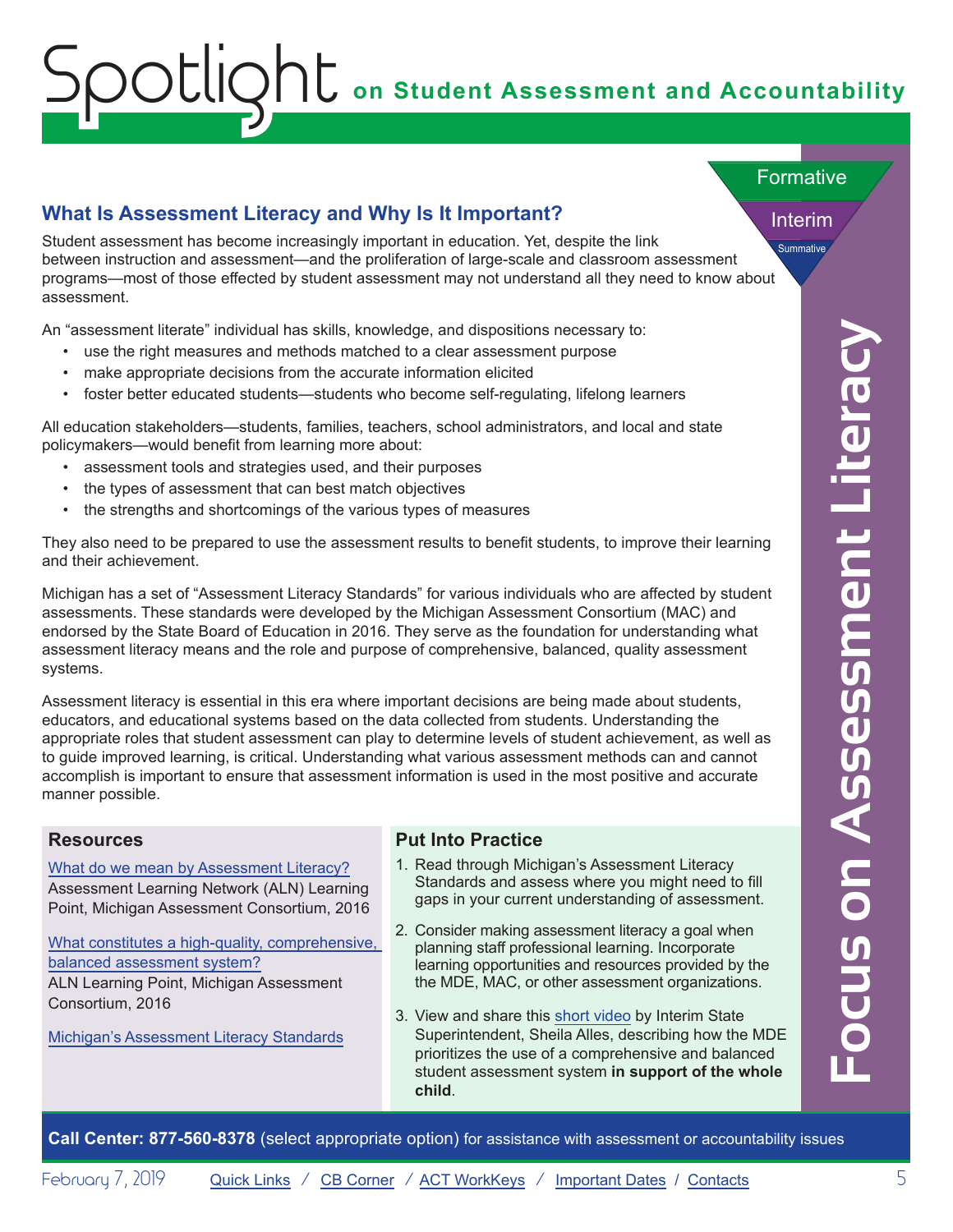**on Student Assessment and Accountability**

## <span id="page-5-1"></span>College Board Corner

<span id="page-5-0"></span>Spotlight

 *Information on SAT*™*, PSAT 8/9*™*, and PSAT10*™ *provided by the College Board*

#### **Questions about Spring PSAT 8/9, PSAT 10, or SAT?**

- call the Michigan Educator Hotline: 866-870-3127 (select Option 1)
- email [michiganadministratorsupport@](mailto:michiganadministratorsupport%40collegeboard.org?subject=) [collegeboard.org](mailto:michiganadministratorsupport%40collegeboard.org?subject=)

#### **Services for Students with Disabilities (SSD) Coordinator**

All requests for accommodations MUST go through the College Board SSD Online system. This is true even if an SSD coordinator is identified in the Educational Entity Master (EEM). The College Board uses the EEM to gather contact information for communications. Any SSD coordinator who will be submitting accommodation requests will need access to the SSD Online to do so. Directions on obtaining access:

- 1. Find the school's AI code on the **Test Center Participation** page of the [OEAA Secure Site](http://www.michigan.gov/oeaa-secure) (www.michigan.gov/oeaa-secure). You will need the AI code for the SSD Coordinator Form.
- 2. Fill out and fax the [SSD Coordinator form](http://www.collegeboard.org/pdf/ssd/ssd-coordinator.pdf) (www. collegeboard.org/pdf/ssd/ssd-coordinator.pdf) to 866-360-0114.
- 3. The SSD coordinator will receive an email with an access code to gain access to SSD Online within a few days of faxing the form.
- 4. If an SSD coordinator already has access from previous years, they do not need to fill out another form.

If your school does not yet have an SSD Coordinator with access to SSD Online, submit the request form as soon as possible to get access to the system. The deadline to request accommodations is **February 19, 2019**.

#### **Pre-ID Window Closing Soon**

Test materials and pre-ID labels for the SAT with Essay, PSAT 10, and PSAT 8/9 will be based on the number of students pre-identified in the Secure Site by **February 13, 2019 at 5:00 PM**. For information on the Pre-ID process, refer to the [December 13, 2018 Spotlight](https://www.michigan.gov/documents/mde/Spotlight_12-13-18_640839_7.pdf) (http://www. michigan.gov/mde-spotlight).

#### **Testing Tips Webinar**

A live webinar to assist SAT with Essay, PSAT 10, and PSAT 8/9 coordinators with helpful hints for planning for an effective preadministration session and test day will be held on **March 28, 2019 from 3:00-4:00 PM**. If you cannot attend the live presentation, it will be recorded and available on the MME web page (www.michigan. gov/mme) and the [Michigan College Board Website](http://www.collegeboard.org/michigan) (www.collegeboard.org/michigan) at a later date.

[Click here to register](http://www.tinyurl.com/2019MITestingTips) (www.tinyurl.com/2019MITestingTips)

#### **Nonstandard Administration Report**

The Nonstandard Administration Report (NAR) is the roster of students approved for accommodations and English Learner 50% extended time. It should be printed from [SSD Online](http://www.collegeboard.org/ssdonline) (www.collegeboard.org/ssdonline) by the SSD coordinator and will help with room and material planning. It will be available approximately four weeks prior to test day.

#### **Coming Soon**

- Coordinator planning kits will arrive the week of **February 18, 2019**
- Mandatory coordinator training will be available the week of **February 25, 2019**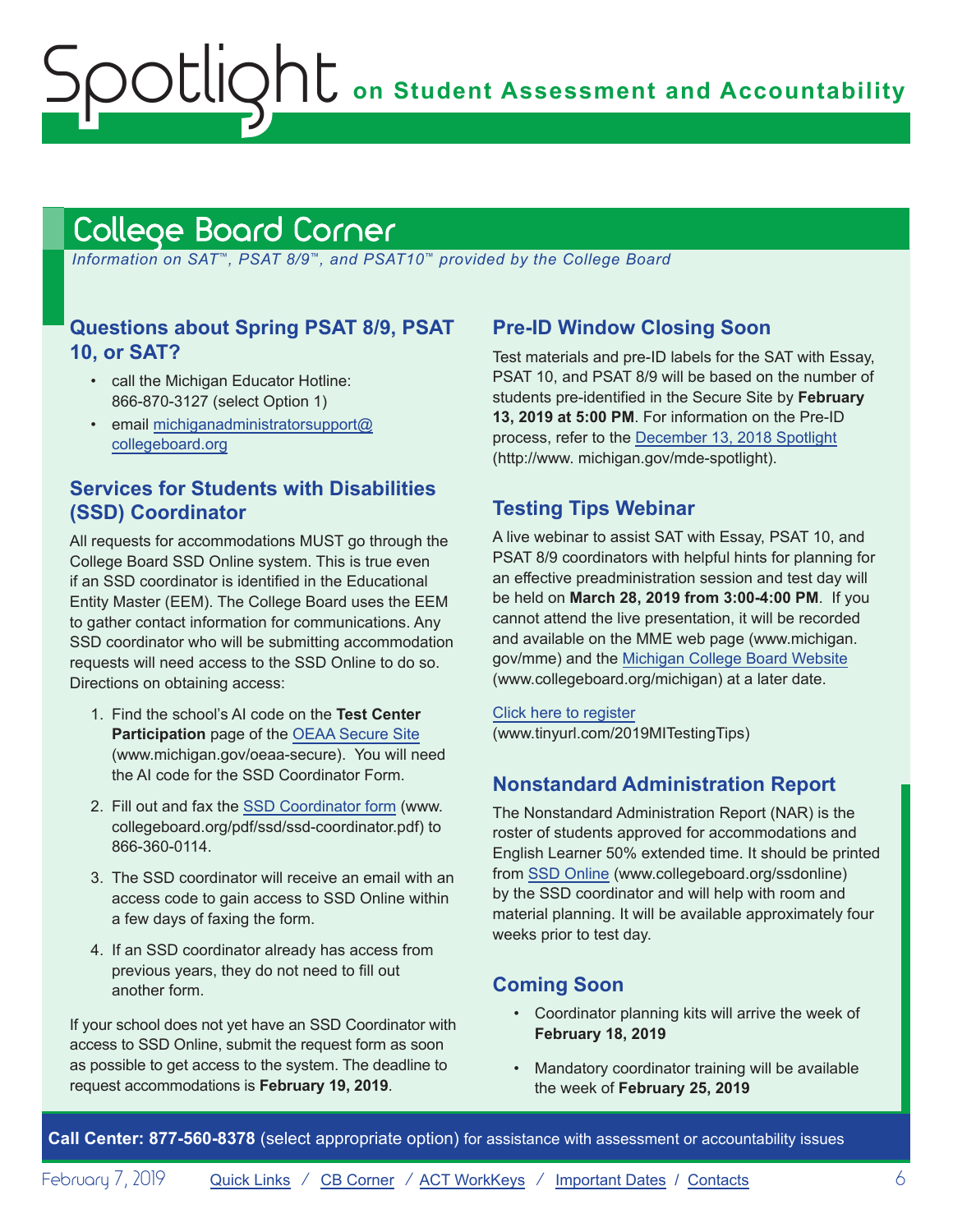<span id="page-6-0"></span>

Information on ACT WorkKeys<sup>®</sup> provided by the ACT<sup>®</sup>.

#### **Order ACT WorkKeys Materials and Pre-identify Students**

The window to order ACT WorkKeys standard-time and accommodations materials and submit student data for Pre-ID barcode labels for the initial test dates (April 10 - 23, 2019) is **January 7 - February 13, 2019, 5:00 PM** using the [OEAA Secure Site](http://www.michigan.gov/oeaa-secure) (www.michigan.gov/oeaa-secure).

<span id="page-6-1"></span>Refer to the **Pre-Identification and Initial Materials Ordering** articles in the [December 13, 2018 Spotlight](https://www.michigan.gov/documents/mde/Spotlight_12-13-18_640839_7.pdf)  [Newsletter](https://www.michigan.gov/documents/mde/Spotlight_12-13-18_640839_7.pdf) (www.michigan.gov/mde-spotlight) for complete information.

### **ACT WorkKeys Q&A Sessions**

ACT hosted a Question and Answer webinar on February 5, 2019. The recording of the session is now available for on-demand viewing at the [registration](https://event.on24.com/wcc/r/1865112/04230801349FDEAB24CD65D4FB2104BD)  [link](https://event.on24.com/wcc/r/1865112/04230801349FDEAB24CD65D4FB2104BD) (https://event.on24.com/wcc/r/1865112/0423080 1349FDEAB24CD65D4FB2104BD). This link is also posted on the [ACT hosted website](http://www.act.org/stateanddistrict/michigan) (http://www.act.org/ stateanddistrict/michigan) on the **WorkKeys on Paper** page, in the **Preparation** stage under **Train Your Staff**.

ACT will host a second optional Workkeys Question and Answer webinar on **Tuesday, March 19, 2018** from **3:30-4:30 PM ET**. You must [register for the session](https://event.on24.com/wcc/r/1865113/9AB75EE59E7C30D14F6B8B094D9374CF) (https://event.on24.com/wcc/r/1865113/9AB75EE59E7C 30D14F6B8B094D9374CF). For those unable to attend, the recording will be available for on-demand viewing at the registration link about an hour after the session ends. This link is also posted on the [ACT hosted website](http://www.act.org/stateanddistrict/michigan) (http://www.act.org/ stateanddistrict/michigan) on the **WorkKeys on Paper** page, in the **Preparation** stage under **Train Your Staff**.

For all upcoming events and deadlines, be sure to reference the following documents:

- [ACT WorkKeys Schedule of Events](http://www.act.org/content/dam/act/unsecured/documents/ScheduleofEventsWorkKeys-MI.pdf), posted on the [ACT state testing website](http://www.act.org/stateanddistrict/michigan) (http://www.act.org/ stateanddistrict/michigan) on the **WorkKeys on Paper** page.
- [MME and PSAT List of Important Dates](https://www.michigan.gov/documents/mde/MME_List_of_Important_Dates_634790_7.pdf), found on the [MME web page](www.michigan.gov/mme) (www.michigan.gov/mme) under **General information**.

### **Contacting ACT**

If you have questions, you may:

- 1. contact ACT via the [Contact Us web page](http://www.act.org/aap/state/contact.html) ([www.act.org/aap/state/contact.html\)](www.act.org/aap/state/contact.html)
- 2. call ACT at 800-553-6244, 9:30 AM 6:00 PM ET
	- standard time: ext. 2800
	- accommodations: ext. 1788
- 3. email accommodations questions to [ACTStateAccoms@act.org](mailto:ACTStateAccoms%40act.org?subject=)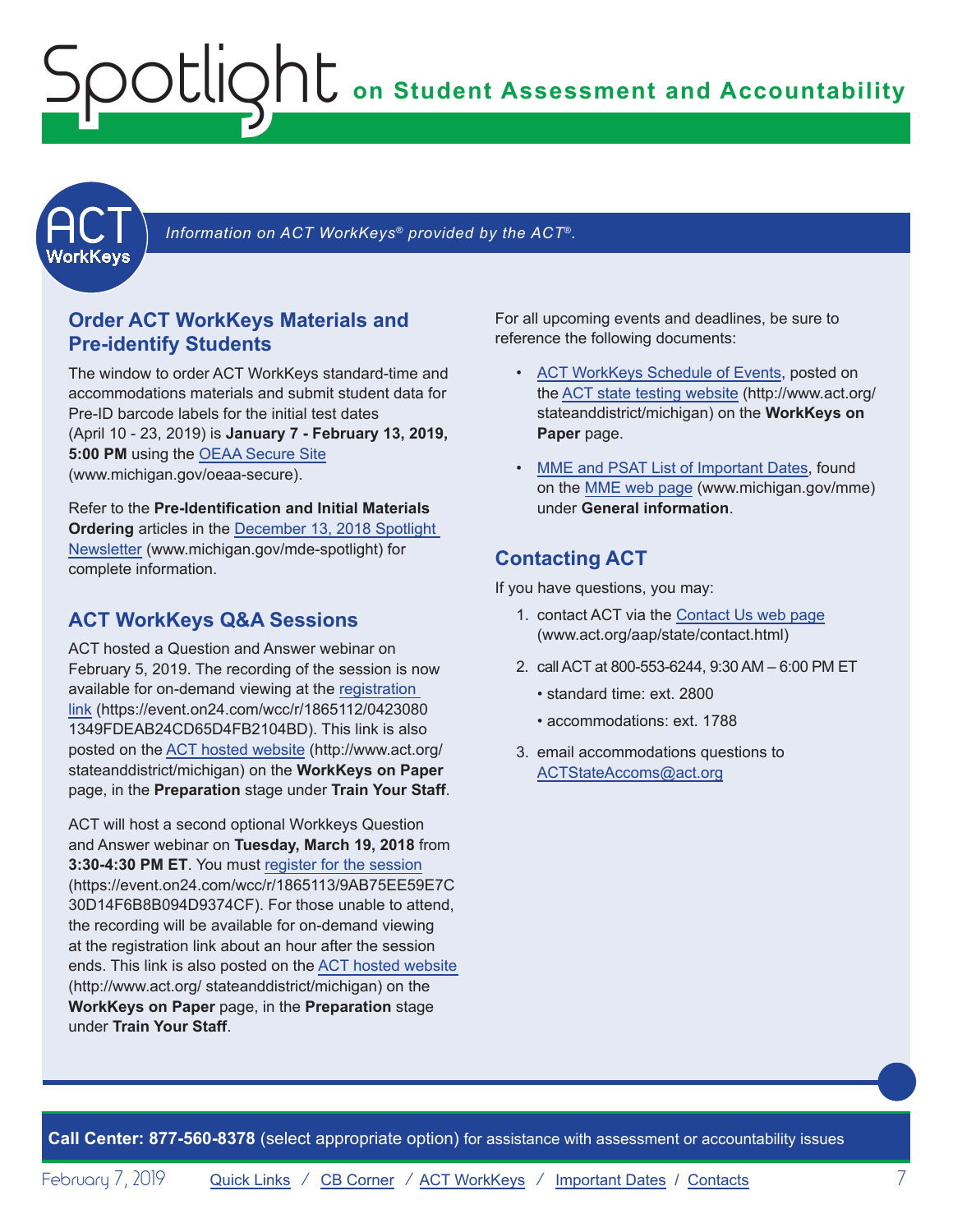## <span id="page-7-1"></span><span id="page-7-0"></span>**Important Dates**

## **Approaching Deadlines!**

#### **REVISED: Friday, February 8, 2109:**

• **Early Literacy and Mathematics Benchmark Assessments** and **M-STEP Passage-based Writing Field Test** – Test Administration Windows **CLOSES**

#### **Wednesday, February 13, 2019:**

• Pre-ID for barcode labels and Materials Order window for **M-STEP**, **SAT**, **PSAT**, **ACT WorkKeys**, and **MI-Access CLOSES**

## **Coming Next Week . . .**

#### **February 12-14, 2019:**

• 2019 Michigan School Testing Conference (MSTC) – held at the Sheraton Ann Arbor Hotel in Ann Arbor, MI (see [reminder on page 4](#page-3-0) for more information)

## **February**

### **Early Literacy and Mathematics, M-STEP, and MI-Access**

#### **Now – February 25, 2019:**

• Pre-ID and Online Test Sessions in the OEAA Secure Site for **M-STEP** and **MI-Access**

#### **Now – March 7, 2019:**

• Alternate INSIGHT Availability requests for schools with regular instructional hours after 4:00 PM that plan to schedule **M-STEP** or **MI-Access** test sessions to extend beyond 4:00 PM. [Submit request](https://baameap.wufoo.com/forms/alternate-insight-availability-request-zsjan7c1lla3h2/) (https://baameap.wufoo.com/forms/alternate-insightavailability-request-zsjan7c1lla3h2/).

#### **Now – May 24, 2019:**

• Off-Site Test Administration request window for individual students, such as homebound or students expelled with services, for **M-STEP, MI-Access,**  and **Early Literacy and Mathematics Benchmark Assessments**

#### **WIDA**

#### **Now – March 22, 2019:**

• Off-Site Test Administration request window for individual students, such as homebound or students expelled with services, for **WIDA**

#### **Now – March 22, 2019:**

• Window for Test Setup in **WIDA** AMS

### **SAT and PSAT**

#### **Now – February 19, 2019:**

• Window to apply for state-allowed accommodations for **SAT with Essay**, **PSAT 10**, **PSAT 8/9**

#### **Now – February 19, 2019:**

• Window to identify English Learners for 50% extended time for **SAT with Essay**, **PSAT 10**, and **PSAT 8/9**

#### **ACT WorkKeys**

#### **Now – April 19, 2019:**

• Off-Site Test Administration request window for individual students, such as homebound or students expelled with services, for **ACT WorkKeys**

#### *(Continued on next page)*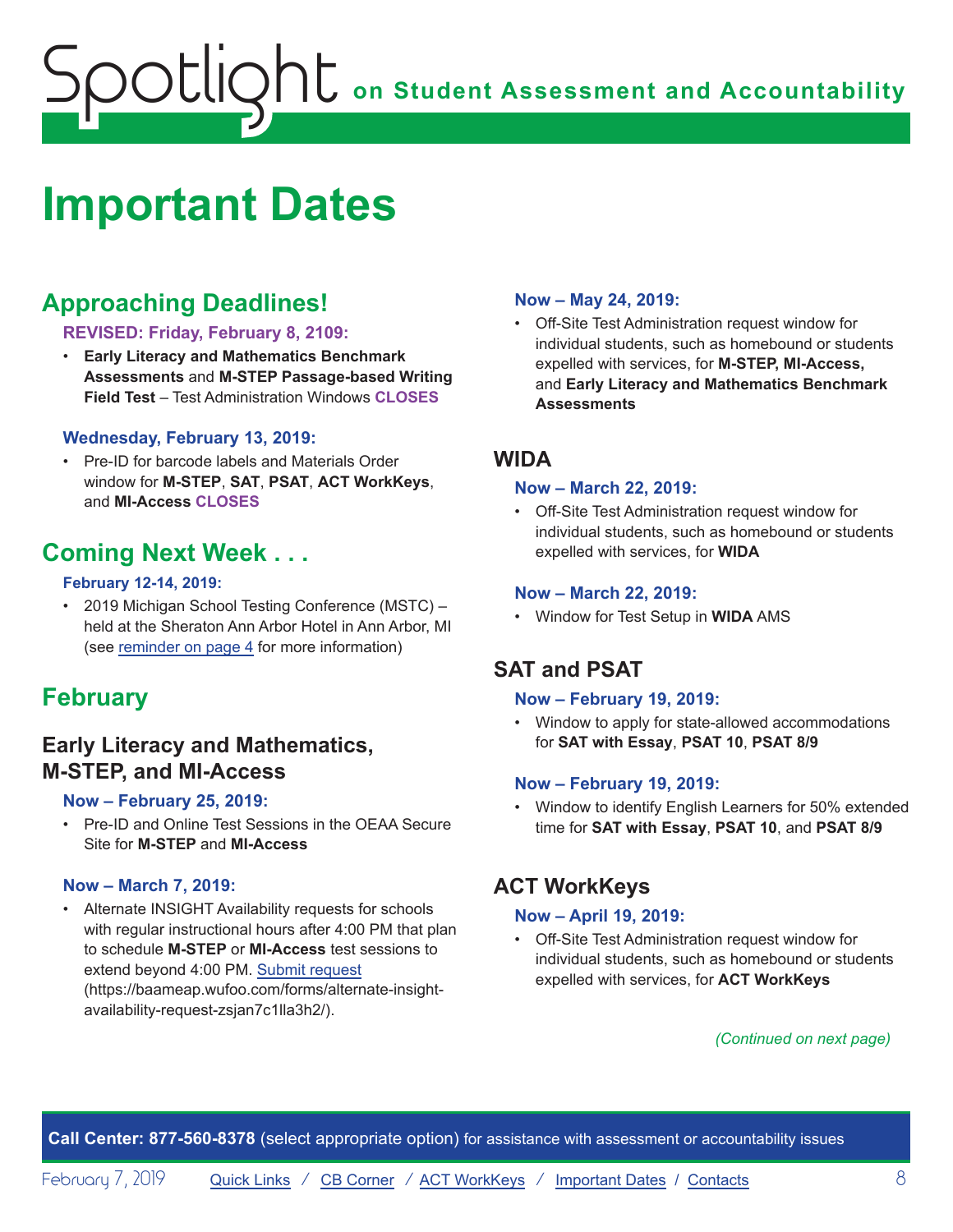## **Early Literacy and Mathematics**

#### **REVISED: February 11 – February 25, 2019:**

• Pre-ID and Online Test Sessions in the OEAA Secure Site for **Spring Early Literacy and Mathematics Benchmark Assessments**

#### **WIDA**

#### **Now – March 22, 2019:**

• **WIDA ACCESS for ELLs** and **WIDA Alternate ACCESS for ELLs** Test Administration Window

### **SAT and PSAT**

#### **February 19, 2019:**

• Deadline to apply for College Board-approved accommodations and state-allowed accommodations for **SAT with Essay**, **PSAT 10**, and **PSAT 8/9**

#### **February 26, 2019:**

• Mandatory coordinator training is available for **SAT with Essay**, **PSAT 10**, and **PSAT 8/9**

## **March 2019**

### **M-STEP, MI-Access, and Early Literacy and Mathematics**

#### **March 5, 2019 from 10:00–11:00 AM**

- **M-STEP** District and Building Coordinator Training for Online Testing Webinar: Click to Join (presentations will be available prior to training)
- Meeting number: 283 759 317
- Meeting password: Spring2019

#### **March 6, 2019 from 10:00–11:00 AM**

- **MI-Access** District and Building Coordinator Training for Online Testing Webinar: Click to Join (presentations will be available prior to training)
- Meeting number: 288 641 391
- Meeting password: Spring2019

#### **March 7, 2019 from 10:00–11:00 AM**

- **Early Literacy and Mathematics** District and Building Coordinator Training for Online Testing Webinar: Click to Join (presentations will be available prior to training)
- Meeting number: 286 482 841
- Meeting password: Spring2019

## **ACT WorkKeys**

#### **Tuesday, March 19, 2019, 3:30–4:30 PM:**

• **ACT WorkKeys Q&A Webinar #2 –** [Register here](https://event.on24.com/wcc/r/1865113/9AB75EE59E7C30D14F6B8B094D9374CF) (https://event.on24.com/wcc/r/1865113/9AB75EE59E 7C30D14F6B8B094D9374CF)